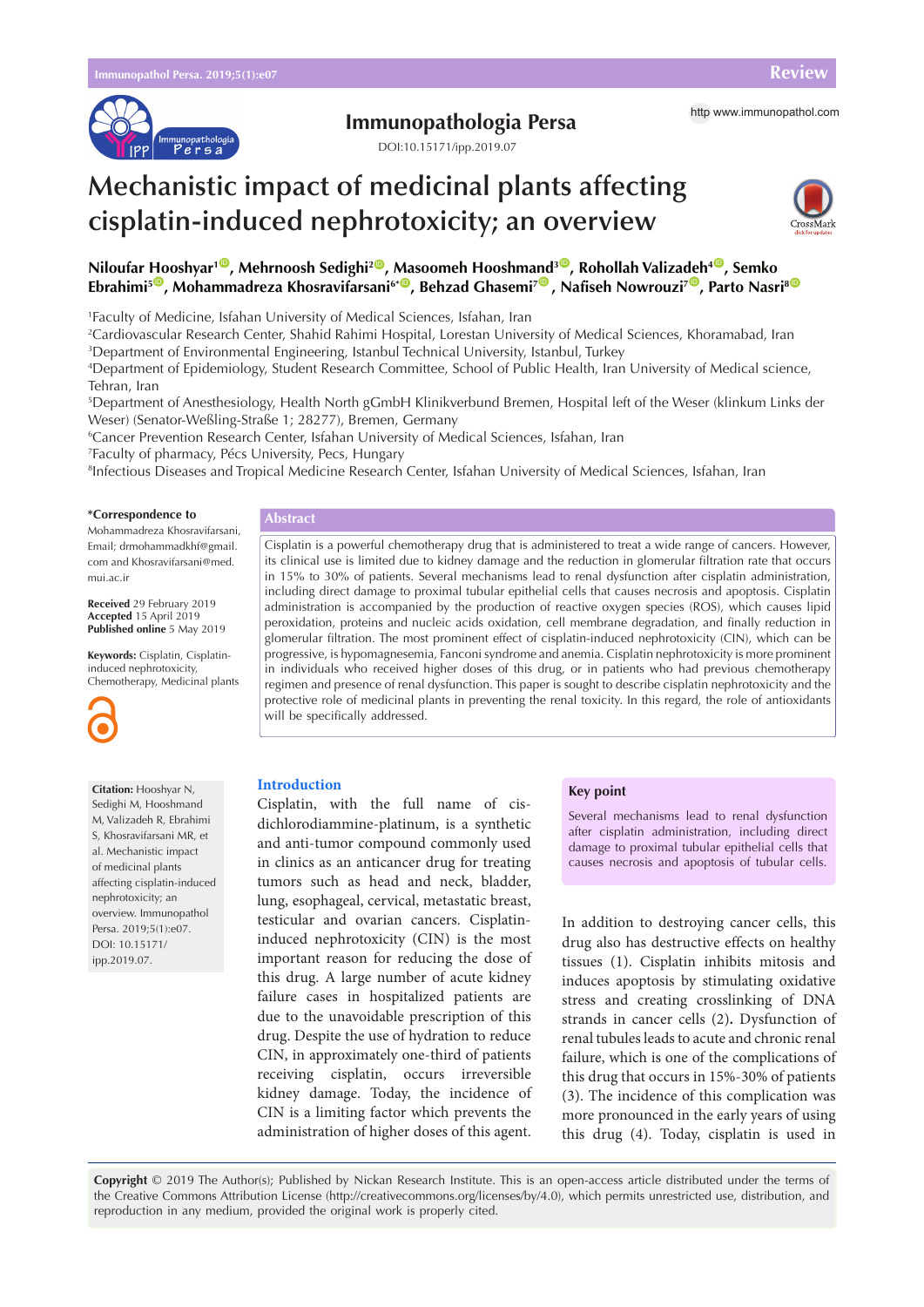various chemotherapy protocols, despite its high incidence of acute renal failure. However, due to the potency of this drug, its administration is not limited, since this drug is still one of the main agents of chemotherapy protocols. Medicinal plants have been used for a long time as a safe remedy to treat various diseases and prevention of druginduced toxicity (5).

This paper is sought to describe cisplatin nephrotoxicity and the protective role of medicinal plants to prevent renal toxicity. Since free oxygen radicals play a major role in the development of CIN, therefore antioxidants can be effective in reducing the kidney injury.

#### **Materials and Methods**

To conduct this review paper, articles published between 1975 and 2018 and indexed in databases Scientific Information Database, PubMed, Institute for Scientific Information and Scopus were searched. Attempts were made to use the articles published within the past 30 years. Keywords used include cisplatin, nephrotoxic, antioxidant, chemotherapy, and the names of medicinal plants below. After reviewing the articles retrieved, relevant articles were used. This review article mainly sought to investigate and introduce the plant compounds and their potential antioxidant, antioxidant enzyme-increasing, lipid peroxidation-decreasing, and kidney tissue damagereducing properties.

#### **Mechanisms of cisplatin action**

Cisplatin damage proximal tubular epithelial cells cause necrosis and apoptosis. The process started with increasing and releasing pro-inflammatory cytokines such as tumor necrosis factor alpha (TNF-α), interleukin 6, interferon-gamma and caspase, which cause renal leukocyte infiltration, DNA destruction and induction of cell death (6). It is thought that free radical production and lipid oxidation are the main causes of progression of CIN (7). The mechanism of anticancer impact of cisplatin is an interaction with purine base DNA function, which leads to stopping the proliferation of tumor cells and inducing apoptosis (8). Free oxidant radicals reduce glomerular filtration and cause acute nephrotoxicity in the tubules, particularly S3 segment of proximal tubules (9)

#### **The complications of cisplatin**

Cisplatin has numerous side effects, one of them is nephrotoxicity by inflammation in the interstitial tissue (10). Hypomagnesemia is another complication which is due to loss of magnesium through the urine because of damage to the thick, ascending part of Henle loop and distal tubules. This complication may develop hypokalemia, which exacerbates renal injury and increases the mortality due to cisplatin (11). A Fanconi like a syndrome, due to damage to proximal tubule cells, was also reported. This syndrome is caracterized by increased urinary excretion of glucose and amino acids. However,

classic Fanconi syndrome has not been reported (12). Anemia is also commonly seen in patients receiving cisplatin, while the severity of this anemia is more than cisplatin suppressive effect on bone marrow. This condition might be due to renal failure. In human and animal studies, it has been pointed out that cisplatin may lead to erythropoietin deficiency by inducing damage to the renal tubules. This mechanism also causes anemia, and therefore administration of erythropoietin stimulating agents is effective in treating the anemia (13). Other parameters that may increase CIN include; female gender, elderly, smoking, hypoalbuminemia, and history of kidney disease (14). Cisplatin nephrotoxicity is more prominent in individuals who received higher doses of this drug, or in patients who had previous chemotherapy regimen and presence of renal dysfunction (15). Other side effects of cisplatin include alopecia, hiccups, seizure, loss of appetite, nausea, vomiting, and digestive discomfort (16).

#### **Diagnosis**

To diagnose CIN determination of serum urea and creatinine levels, glomerular filtration rate and renal histological findings and some biomarkers are useful (17).

# **Antioxidant therapy to reduce cisplatin renal toxicity** *Turin*

As an endogenous antioxidant agent, turin is produced from the amino acids cysteine and methionine in the liver. It has beneficial effects on a variety of inflammation models, including puromycin amino nucleoside-induced nephropathy (18), and streptozocin-induced diabetic nephropathy. According to recent studies, it was thought that co-injection of turin and cisplatin in male rats leads to protection against cisplatin's degrading effects and significantly reduced cisplatin-induced kidney damage. Improvement in renal function is due to the regulation of the osmotic activity of the kidney is the protective mechanism of Turin. The amounts of urea and creatinine and lipid peroxidation level significantly decreased, and catalase increased in pre-treated animals with turin (19).

#### *Crocin*

Crocin is a carotenoid compound in saffron that is watersoluble and has various pharmacological effects. A study showed that crocin has nephroprotective effects and prevents renal ischemia(20). Crocin is also effective to prevent aflatoxin B1 which induced acute hepatic injury. In addition, crocin has inhibitory effects on the growth of cancer cells *in vitro* (21), and also prevents genetic damage induced oxidative stress in the mouse model (22). In another study, it has been shown that crocin increases the synthesis of glutathione and prevents oxidative stress in the PC-12 brain cells. Considering the above-mentioned effects and the mechanism of cisplatin cytotoxicity, the process of inhibiting, free radicals and reactive oxygen species (ROS)-induced oxidative stress, and also increasing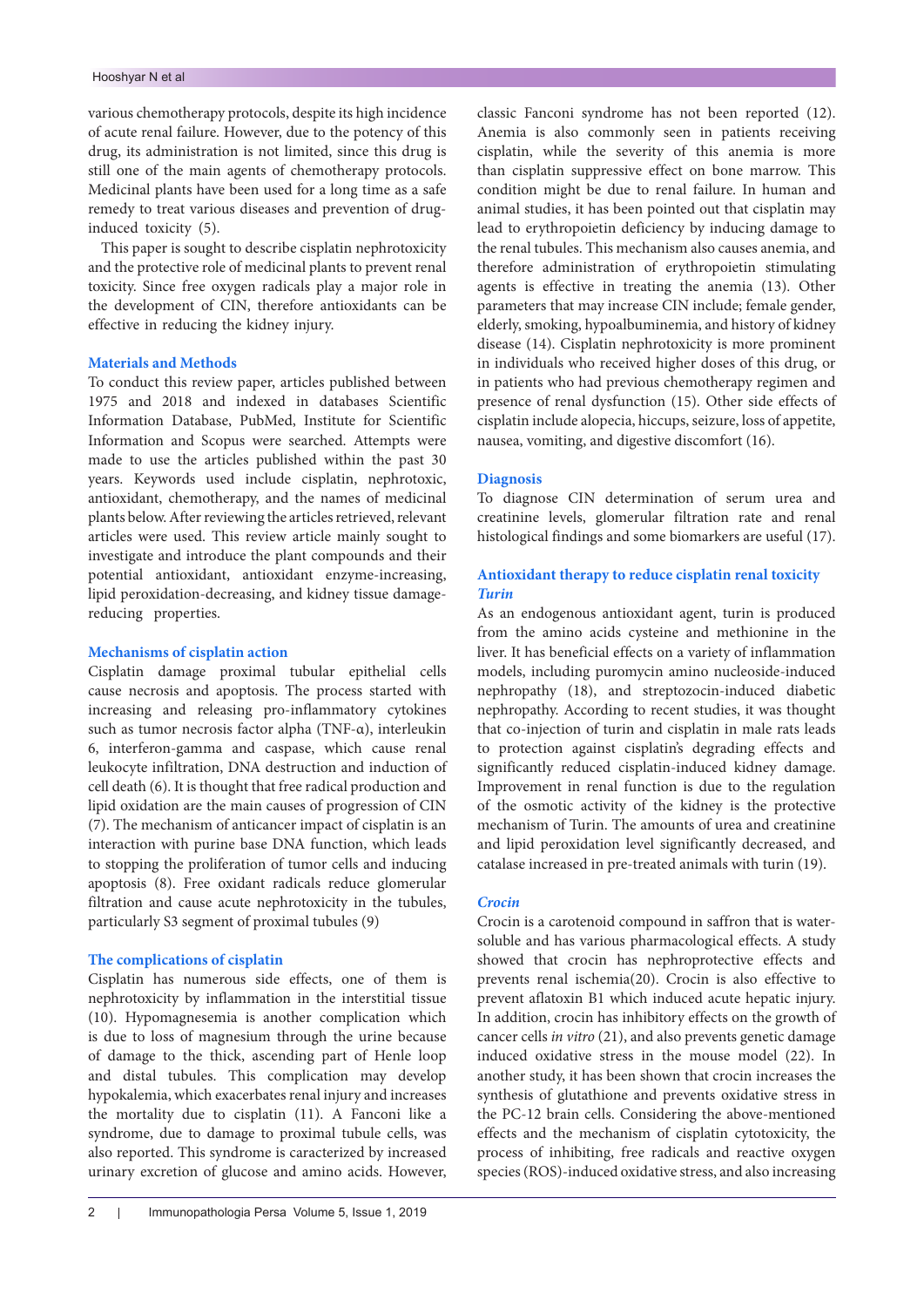the synthesis of glutathione, crocin can reduce tubular injury and, as a result, prevent acute CIN. Accordingly, it is anticipated that crocin can be used as an agent to reduce the renal side effects of cisplatin (21).

# *Olive (Olea europaea)*

*Olea europaea* is a shrub from the *Olea* genus with evergreen leaves. The plant is used in traditional medicine as a laxative, refrigerant, and tonic agent, and is effective in treating urinary tract infections and relieving headache (23). *O. europaea* leaf has been detected to exhibit a variety of properties including antibacterial and antiviral (24), and hypotensive activities through blocking L-type calcium channels (25). Some compounds of *O. europaea*  leaf also have antioxidant properties, including phenolic compounds such as oleuropein, tyrosol, hydroxytyrosol and caffeic acid (26). It seems that increasing the dose of *O. europaea* and the duration of its administration, can increase plasma levels of oleuropein and other antioxidant substances that lead to increase in the efficacy of the extract in reducing CIN. By inhibiting free radicals and ROSinduced oxidative stress, and by increasing the synthesis of glutathione, crocin can reduce tubular injury and, as a result, prevent acute CIN (27).

# *Quercetin*

Oral administration of quercetin, as a bioflavonoid and a polyphenolic compound with potent antioxidant properties, before and after cisplatin treatment, significantly reduced the side effects of cisplatin, including acute renal failure, indicated by an ameliorated effect on function and morphology of the kidney (28).

# *Flavonoids, silibinin, Phellinus rimosus*

Administration of some other active ingredients, as well as plant extracts, such as flavonoids, silibinin, and the ethyl acetate extract of *Phellinus rimosus*, also reduced the severity of cisplatin-induced renal injury (29).

# *Milk grass (Galium aparine)*

*Galium aparine*, commonly called butcher in English, belongs to the Ronose family, which acts as a diuretic due to the presence of glycosides anthraquinone and flavonoids. The positive effect of the plant extract is conducted through the reduction of renal hypertrophy and glomerulomegaly (10).

# *Tribulus terrestris*

*Tribulus terrestris*, commonly called puncture, is an annual plant growing in many tropical regions of the world, including the United States, Mexico, the Mediterranean region and throughout Asia (30)*.* Studies have shown that this plant contains steroids, saponins, flavonoids, alkaloids, unsaturated fatty acids, vitamins, tannins, resins, potassium, nitrates, aspartic acid and glutamic acid (31). Tribulus terrestris has various beneficial effects, including

improvement of sexual function, preventing of urinary tract infection, anesthetic, relieving of pain, antimicrobial appetizer (32). It has been shown that the consumption of *T. terrestris* extract increases total serum antioxidant capacity. The extract increases the activity of superoxide dismutase, glutathione peroxidase and catalase in cells (33). Oral consumption of this plant as a supplement to chemotherapy regimen, particularly cisplatin, produces a supporting effect, also prevents and eliminates the toxic metabolite of cisplatin (34).

#### *Boiss taraxacum*

Boiss *taraxacum* is originated from the *Taraxacum syriacum officinalis* species and is used in traditional medicine for the treatment of jaundice, liver disease, and gallstones. The plant species have polyphenolic compounds and antioxidant properties that can inhibit the production of free radicals by cytochrome P450 (35). Therefore, the protective effect of Boiss *taraxacum* may be due to its antioxidant effects, which are possibly exerted through increasing renal glutathione. The effectiveness of Boiss *taraxacum* extract in protecting the kidney against nephrotoxicity is due to phenolic compounds and flavonoids, can increase creatinine excretion and decrease serum creatinine levels (36).

# *Raspberry*

Raspberry (*Rubus idaeus*) is a perennial shrub from the Rosaceae family, which has dense thorns and blackish red fruits (37). This plant is a significant source of phenolic compounds, including anthocyanins, flavonoids, chlorogenic acid, tannins, and procyanidins, which have high biological activities and protect the body against cardiovascular disease, cancer, inflammation, obesity and other chronic diseases (38).

# *Satureja khuzestanica*

*Satureja khuzestanica* is an aromatic and perennial plant from the Lamiace family. *S. Khuzestanica* has a lot of medicinal properties and has been investigated in various studies. This plant has antiviral and antioxidant properties. In previous studies, administration of *S. Khuzestanica* extract containing phenolic compounds was observed to reduce the serum creatinine concentration. Polyphenolic compounds and flavonoids can also protect the cell by increasing the capacity of antioxidant enzymes (glutathione reductase, glutathione peroxidase and catalase), and reduce the effects of cisplatin-induced toxicity (39).

# *Silybum marianum and silymarin*

*Silybum marianum* is commonly known as the milk thistle. This medicinal plant is recommended to digestive disorders, hepatotoxicity, liver cirrhosis, and also as an adjuvant drug for liver inflammation. Silibinin is the most active ingredient in silymarin, which is known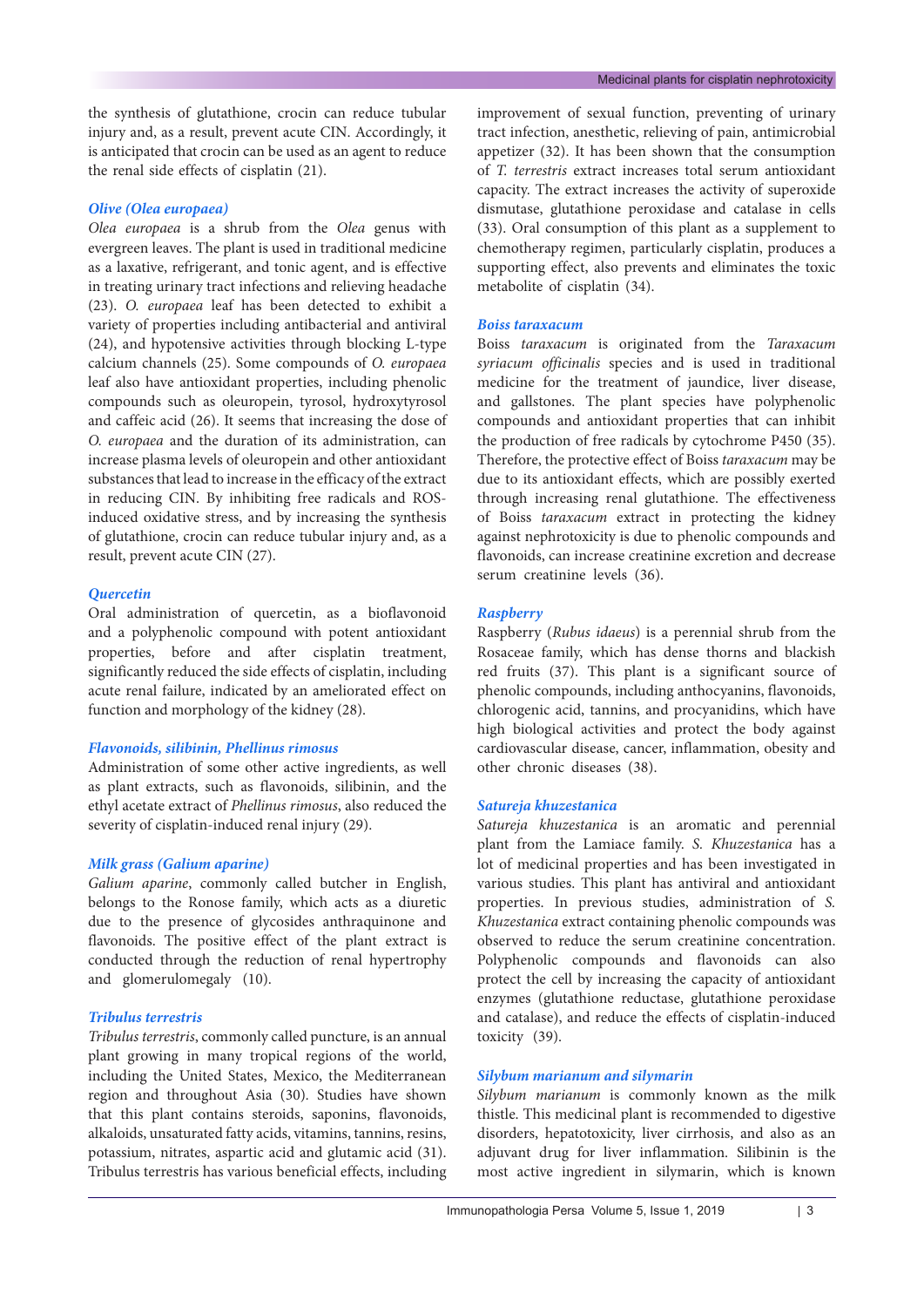as an antioxidant and hepatoprotective agent, and its concentration in bile is 60 times more than that in the blood (40). The seed extract of this plant has numerous compounds, including silybin A and B, silidianin, silichristine, apigenin, dihydrosilybin, dioxysilichristine, and dioxysilidianine, which have antioxidant efficacy. Administration of standard silymarin and methanolic extract of *S. marianum* L two hours before administration of cisplatin inhibited renal tubular necrosis and also decreased blood urea and creatinine levels. The generation of free radical oxygen is the main factor resulting in renal complications and is reduced by the silymarin's flavonoids (41).

#### *Turnip (Brassica napus)*

*Brassica napus* is a plant from the Brassicaceae family that is useful for treating kidney disease, bladder inflammation, gout, and joint pains due to its pharmacological properties. It has also been reported that its antioxidants properties reduce the risk of developing certain diseases such as hypertension and rheumatoid arthritis (42). This plant is expected to be effective in the treatment of diabetes. A study conducted by Amouoghli-Tabrizi et al about the protective effects of *B. napus* root hydroalcoholic extract on CIN showed that the extract plays a protective role against cisplatin by reducing stress oxidative. This herb reduces malondialdehyde level and increases glutathione reductase and superoxide dismutase, catalase, and glutathione peroxidase (43).

#### *Mulberry*

The preventive effect of hydroalcoholic extract and flavonoid fractions (polyphenolic extracts) of the Morus Alba L's leaves against CIN in rats has been studied. In two groups receiving flavonoid fractions at 50 and 100 mg/kg, creatinine and BUN were ameliorated (*P*<0.05). The pathological examinations of the kidneys also showed less renal damage in these two groups than other groups (*P*<0.05). Analysis of the results showed that the compounds present in the polyphenolic extract could be effective to prevent CIN. Mulberry has antioxidant potential, due to flavonoids, polyphenols, alkaloids, and terpenoids (44).

#### *Lagenaria siceraria*

*Lagenaria siceraria* is a plant from the gourd family. The family has approximately 118 genera and 825 species. *L. siceraria* is originally native to India and Africa (45). The extract of *L*. *siceraria* has numerous compounds, such as cucurbitacin, licorice (lagenin), polysaccharide, flavonoids. This plant has antioxidant, cardioprotective, hepatoprotective, anti-inflammatory, antihyperlipidemic and antihyperglycaemic properties (46).

#### *Nigella sativa*

*N*igella *sativa* is a herb belongs to the Ranunculaceae

family (7). Its seeds have been traditionally used in India, Europe, the Middle East, the Far East, and Southeast Asia as a spice and a natural remedy for diseases such as asthma, headache, fever, dizziness, hypertension, infections, obesity, influenza and coughing (47). The beneficial effect of *N*. *sativa* to improve certain renal parameters such as serum urea and creatinine in CIN was studied previously (48). *N*. *sativa* could improve dose-dependently cisplatininduced renal toxicity in rats. The effects of this plant's extract on renal parameters were due to its antioxidant, anti-inflammatory, immunoregulatory, anti-cancer and anti-apoptotic features (49).

#### *Zingiber officinale* **L.**

*Zingiber officinale* is a plant of East Asia, especially India. The most famous species of this genus is common ginger, which has a height of 100-120 cm. The special odor and taste of *Z. officinale* are due to a mixture of chemical compounds gingerols, zingerone, shogalo, and volatile oils that account for 3% of its weight. *Z. officinale*  consumption increases the activity of antioxidant enzymes and eliminates free radicals. *Z. officinale* extract has antiinflammatory effects (50). It has been shown that its hydroalcoholic extract has protective effects on the kidney cells of poisoned immature mice, while its protective effect is mainly related to its phenolic and ethanol compounds. These compounds neutralize free radicals and stimulate the repair of kidney cells due to antioxidant properties (51).

# *Fenugreek (Trigonella foenum-graecum)*

*Trigonella foenum-graecum* belongs to Rose family and from the *Trigonella* L genus. The main ingredients of *T. foenum-graecum's* seed include saponins, alkaloids and mucilage fibers (50%). An interesting point of *T*. *foenum-graecum* is its wide range of therapeutic effects, such as analgesic, antiatherosclerotic, anti-inflammatory, antispasmodic, anticancer, hypoglycemic, cardiotonic and hypocholesterolemic efficacy (52)*. T. foenum-graecum* has been reported to exhibit protective effects against cisplatininduced toxicity in treated mice. Blood glucose, creatinine, urea, 24-hour urine protein, and creatinine clearance were significantly lower than these parameters in the untreated group (53).

# *Ferula asafoetida*

*Ferula asafoetida* belongs to Apiaceae family and is prepared by cutting off the root or bottom of the stems of the plant to produce oleoresin gum or the syrup. Its English names are *stinking gum* and *devils dung*. It has a sharp, sulfur-like odor, which resembles stinking garlic, or a nasty flavor (54). In traditional medicine, *F*. *asafoetida* is reported to have anticonvulsive effects, treat neurological diseases, relieve kidney pain, enhance memory and has an anti-rheumatism effect. This medicinal plant eliminates the harmful effects of fatty foods, exert antispasmodic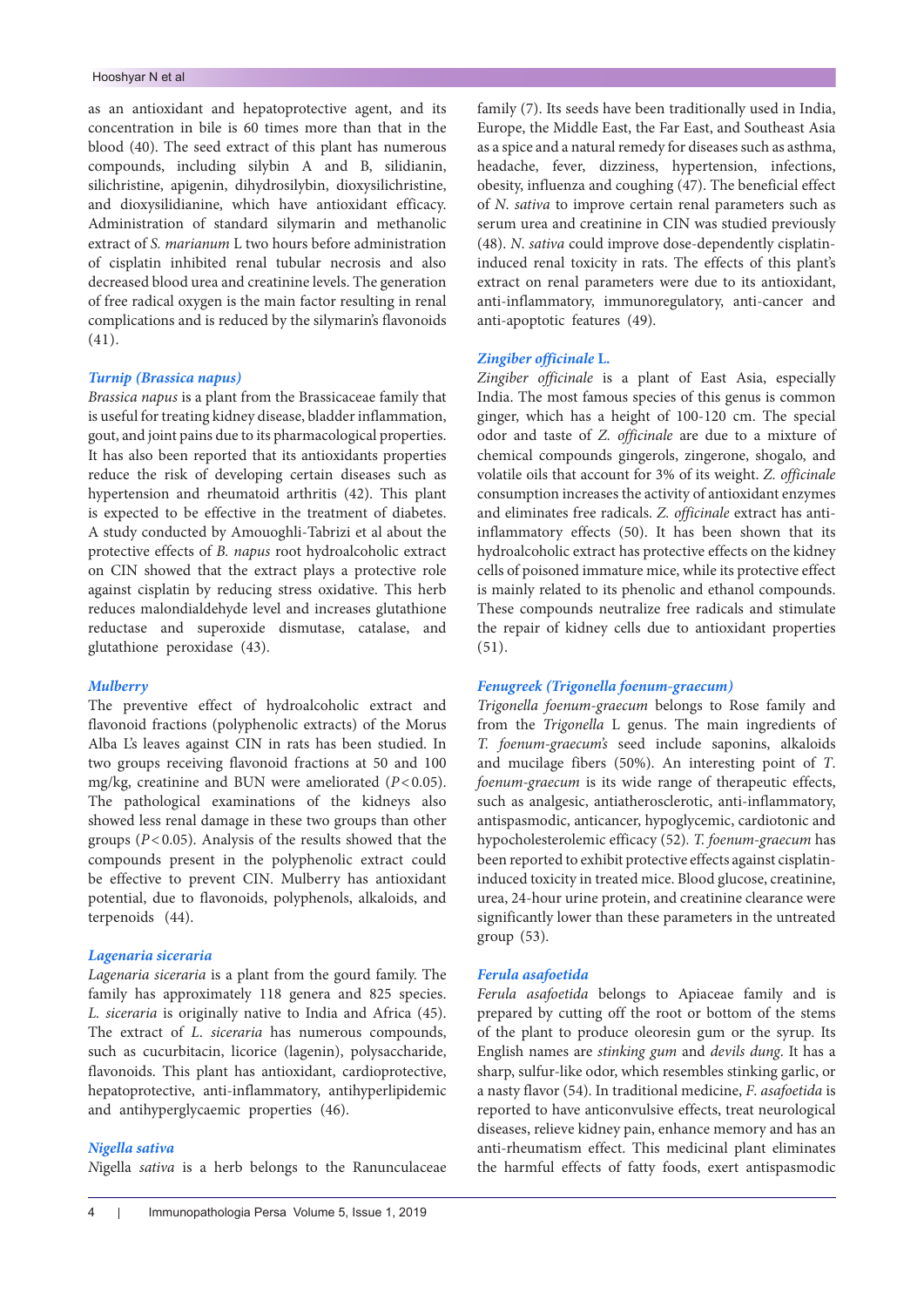effects, and affect blood pressure (55). High-quality type of *F. asafoetida* contains 62% resin, 25% gum, 3%-7% essential oil, 28.1% free ferulic acid and a little amount of vanillin (56). The study conducted by Changizi-Ashtiyani et al showed the positive effects of the plant on CIN. In most studies, the protective effect of drugs in renal tissue has been attributed to their antioxidant effect (57).

# *Glycine*

The protective effect of some drugs, such as glycine against cisplatin-induced renal damage, depends on the NO production (58). Reduction of NO is at least partly effective to develop cisplatin-induced renal damage. In a few experimental studies, it has been pointed out that the administration of glycine amino acid may reduce the risk of developing cisplatin renal toxicity (59).

#### **Discussion**

CIN occurs in 15% to 30% of patients and is commonly associated with acute and chronic renal failure (4). Cisplatin is an effective drug to treat neoplasms and other diseases. This drug can be a major cause of CIN. Major risk factors for cisplatin-induced kidney damage include administration of higher dose and higher serum concentrations. Other factors increasing cisplatin renal toxicity are its recent administration, the history of underlying kidney damage and co-administration of other nephrotoxic drugs, such as aminoglycosides. Studies on CIN suggest that cisplatin toxicity is due to the production of free radicals of oxygen, in particular, radical hydroxyl, which causes lipid peroxidation. It has also been shown that flavonoids and phenolic compounds in plants have several biological effects including antioxidant, free radical-scavenging and anti-lipid peroxidation properties (60).

According to the study of Naghizadeh et al, the presence of carotenoid compounds (crocin) can reduce tubular damage, and therefore prevent acute CIN by inhibiting free radicals, inhibiting ROS-induced oxidative stress, and enhancing the synthesis of glutathione (61).

According to the study of Behling et al, oral administration of quercetin, as a bioflavonoid and a polyphenolic compound, at 50 mg/kg/d before and after cisplatin treatment, substantially decreased the side effects of cisplatin, including acute kidney injury (28). Flavonoid and glycoside compounds with antioxidant activity eliminate free radicals and improve renal function (62).

The study by Hu and Kitts showed that the protective effect of *Taraxacum syriacum* could inhibit the activity of free radicals produced by cytochrome P450 due to polyphenols ingredients and their antioxidant properties (63). Accordingly, Johari et al reported phenolic and ethanolic compounds of *Zingiber officinale* could neutralize free radicals, stimulate the repair of kidney cells and reduce creatinine clearance due to antioxidant properties (64).

Likewise, the study by Hart et al showed that herbs can increase the activity of superoxide dismutase, glutathione peroxidase and catalase in cells against the side effects of chemotherapy regimen (35). According to the study of Saad et al, administration of the NO precursor molecule could also reduce the oxidative stress and the toxicity and mortality due to cisplatin (65).

# **Conclusion**

Administration of certain drugs such as n-acetylcysteine and glycine, herbal medicines, phenolic, flavonoid and antioxidant compounds can reduce the risk of cisplatininduced renal damage; however, it is better to avoid cisplatin administration in patients who have contraindications for cisplatin or are at increased risk for renal failure.

#### **Conflicts of interest**

There are no conflicts of interest.

#### **Authors' contribution**

MS, NH and MRKF prepared the first draft. RV, BG, NN, SE, PN and MH completed it. MH and SE edited the last version. MRKF finalized the paper. All authors read and signed the final manuscript.

#### **Ethical considerations**

Ethical issues which include plagiarism, data fabrication, double publication have been completely observed by the authors.

#### **Funding/Support**

None.

#### **References**

- 1. Han X, Chesney RW. TauT protects against cisplatin-induced acute kidney injury (AKI) established in a TauT transgenic mice model. Adv Exp Med Biol. 2009;643:113-22. doi: 10.1007/978-0-387-75681-3\_12.
- 2. Jordan P, Carmo-Fonseca M. Molecular mechanisms involved in cisplatin cytotoxicity. Cell Mol Life Sci. 2000;57:1229-35.
- 3. Vazquez-Martin A, Oliveras-Ferraros C, Del Barco S, Martin-Castillo B, Menendez J. The antidiabetic drug metformin: a pharmaceutical AMPK activator to overcome breast cancer resistance to HER2 inhibitors while decreasing risk of cardiomyopathy. Ann Oncol. 2009;20:592-5. doi: 10.1093/ annonc/mdn758.
- 4. Cvitkovic E, Spaulding J, Bethune V, Martin J, Whitmore WF. Improvement of Cis-dichlorodiammineplatinum (NSC 119875): Therapeutic index in an animal model. Cancer. 1977;39:1357-61.
- 5. Reck M, Von Pawel J, Zatloukal Pv, Ramlau R, Gorbounova V, Hirsh V, et al. Overall survival with cisplatin–gemcitabine and bevacizumab or placebo as first-line therapy for nonsquamous non-small-cell lung cancer: results from a randomised phase III trial (AVAiL). Ann Oncol. 2010;21:1804-9. doi: 10.1093/ annonc/mdq020.
- 6. Gonzalez VM, Fuertes MA, Alonso C, Perez JM. Is cisplatininduced cell death always produced by apoptosis? Mol Pharmacol. 2001 Apr;59:657-63. doi: 10.1124/mol.59.4.657
- 7. Wozniak K, Czechowska A, Blasiak J. Cisplatin-evoked DNA fragmentation in normal and cancer cells and its modulation by free radical scavengers and the tyrosine kinase inhibitor STI571. Chem Biol Interact. 2004; 15;147:309-18. doi: 10.1016/j.cbi.2004.03.001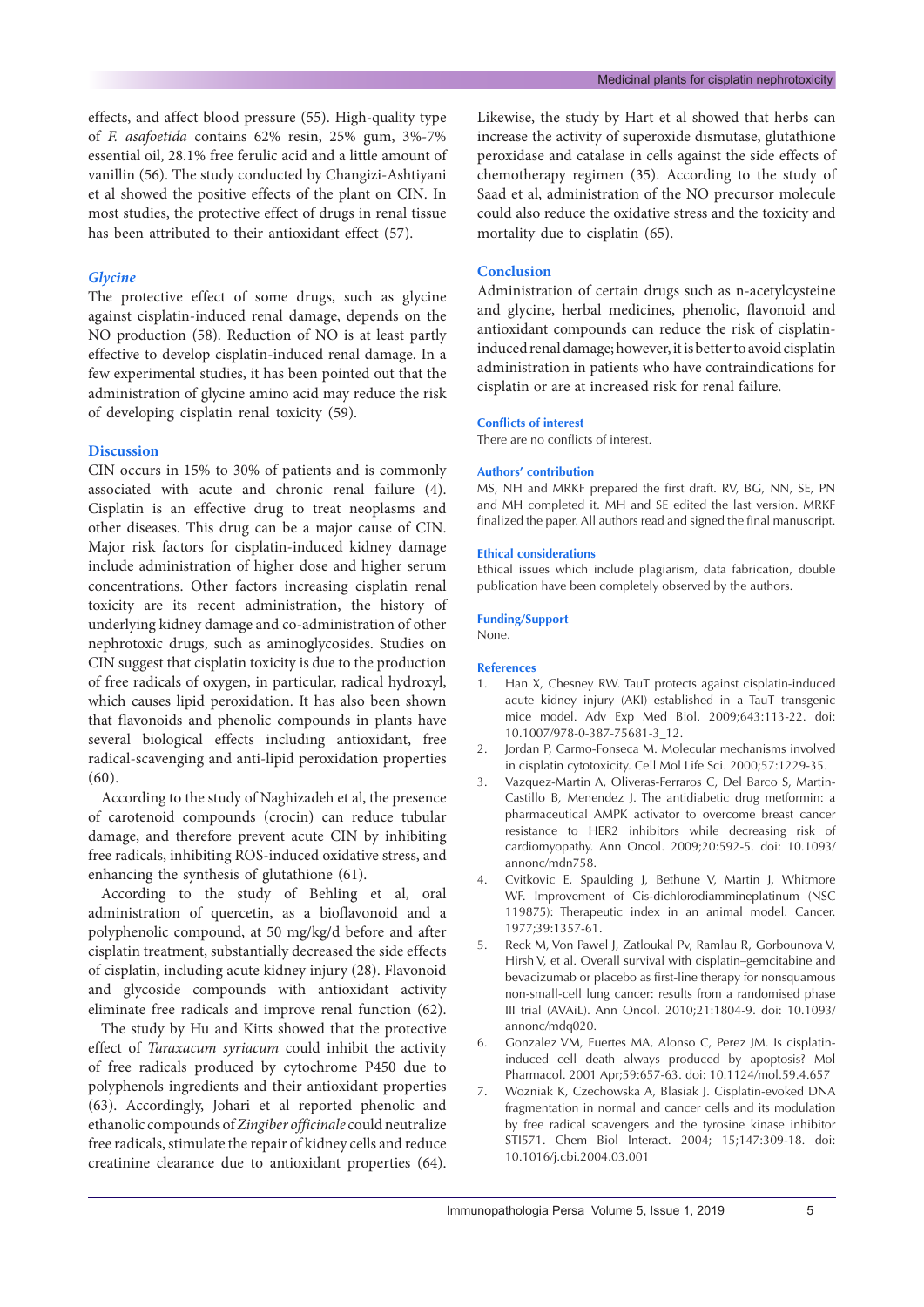- 8. Díaz R, Jordá MV, Reynes G, Aparicio J, Segura A, Amador R, et al. Neoadjuvant cisplatin and etoposide, with or without tamoxifen, prior to radiotherapy in high-grade gliomas: a single-center experience. Anticancer Drugs. 2005;16:323-9.
- 9. Santoso JT, Lucci JA, Coleman RL, Schafer I, Hannigan EV. Saline, mannitol, and furosemide hydration in acute cisplatin nephrotoxicity: a randomized trial. Cancer Chemother Pharmacol. 2003;52:13-8. doi: 10.1007/s00280-003-0620-1
- 10. Humanes B, Camaño S, Lara JM, Sabbisetti V, González-Nicolás MÁ, Bonventre JV, et al. Cisplatin-induced renal inflammation is ameliorated by cilastatin nephroprotection. Nephrol Dial Transplant. 2017 ; 1;32:1645-1655. doi: 10.1093/ndt/gfx005.
- 11. Lajer H, Kristensen M, Hansen H, Nielsen S, Frøkiær J, Østergaard LF, et al. Magnesium depletion enhances cisplatininduced nephrotoxicity. . Cancer Chemother Pharmacol. 2005;56:535-42. doi: 10.1007/s00280-005-1010-7
- 12. Portilla D, Li S, Nagothu K, Megyesi J, Kaissling B, Schnackenberg L, et al. Metabolomic study of cisplatininduced nephrotoxicity. Kidney Int. 2006;69:2194-204. doi: 10.1038/sj.ki.5000433
- 13. Wood PA, Hrushesky W. Cisplatin-associated anemia: an erythropoietin deficiency syndrome. J Clin Invest. 1995; 95(4): 1650–1659. doi: 10.1172/JCI117840
- 14. De Jongh F, Van Veen R, Veltman S, De Wit R, Van der Burg M, Van den Bent M, et al. Weekly high-dose cisplatin is a feasible treatment option: analysis on prognostic factors for toxicity in 400 patients. Br J Cancer. 2003 ; 22;88:1199-206. doi: 10.1038/sj.bjc.6600884
- 15. Hartmann JT, Kollmannsberger C, Kanz L, Bokemeyer C. Platinum organ toxicity and possible prevention in patients with testicular cancer. Int J Cancer. 1999;10;83:866-9. doi: 10.1002/ (SICI)1097-0215(19991210)83:6<8661999;83(6):866-9.
- 16. Kuhlmann MK, Horsch E, Burkhardt G, Wagner M, Kohler H. Reduction of cisplatin toxicity in cultured renal tubular cells by the bioflavonoid quercetin. Arch Toxicol. 1998;72:536-40. doi: 10.1007/s002040050539.
- 17. Lau AH. Apoptosis induced by cisplatin nephrotoxic injury. Kidney Int. 1999;56(4):1295-8. doi: 10.1046/j.1523- 1755.1999.00687.x
- 18. Trachtman H, Del Pizzo R, Futterweit S, Levine D, Rao PS, Valderrama E, et al. Taurine attenuates renal disease in chronic puromycin aminonucleoside nephropathy. Am J Physiol. 1992;262:F117-23. doi: 10.1152/ajprenal.1992.262.1.F117.
- 19. Trachtman H, Futterweit S, Maesaka J, Ma C, Valderrama E, Fuchs A, et al. Taurine ameliorates chronic streptozocininduced diabetic nephropathy in rats. Am J Physiol. 1995;269:F429-38. doi: 10.1152/ajprenal.1995.269.3.F429
- 20. Lin J-K, Wang C-J. Protection of crocin dyes on the acute hepatic damage induced by aflatoxin B 1 and dimethylnitrosamine in rats. Carcinogenesis. 1986;7:595-9.doi:10.1093/ carcin/7.4.595.
- 21. Ochiai T, Ohno S, Soeda S, Tanaka H, Shoyama Y, Shimeno H. Crocin prevents the death of rat pheochromyctoma (PC-12) cells by its antioxidant effects stronger than those of α-tocopherol. Neurosci Lett. 2004; 13;362:61-4. doi: 10.1016/j.neulet.2004.02.067
- 22. Konoshima T, Takasaki M, Tokuda H, Morimoto S, Tanaka H, Kawata E, et al. Crocin and crocetin derivatives inhibit skin tumour promotion in mice. Phytotherapy Research. 1998;12:400-405.
- 23. S Somova L, Shode F, Ramnanan P, Nadar A. Antihypertensive, antiatherosclerotic and antioxidant activity of triterpenoids isolated from *Olea europaea*, subspecies africana leaves. J Ethnopharmacol. 2003;84:299-305. doi: 10.1016/S0378- 8741(02)00332-X
- 24. Pereira A, Ferreira I, Marcelino F, Valentao P, Andrade P, Seabra

R, et al. Phenolic compounds and antimicrobial activity of olive (*Olea europaea* L. Cv. Cobrançosa) leaves. Molecules. 2007 ; 26;12:1153-62. doi: 10.3390/12051153

- 25. Briante R, Patumi M, Terenziani S, Bismuto E, Febbraio F, Nucci R. *Olea europaea* L. leaf extract and derivatives: antioxidant properties. J Agric Food Chem. 2002 ; 14;50(17):4934-40. doi: 10.1021/jf025540p
- 26. Dekanski D, Janićijevic-Hudomal S, TadicV, Markovic G, Arsic I, Mitrovic DM. Phytochemical analysis and gastroprotective activity of an olive leaf extract. J Serbian Chem Soc. 2009;74(4):367-77.
- 27. Nazari A, Delfan B, Shirkhani Y. Effect of dccoction of *Satureja khuzestanica* Jamzad on blood coagulation time, triglyccride and glucose levels in rats. Pakistan J Biol Sci. 2005;8(6):790-2.
- 28. Behling EB, Sendão MC, Francescato HD, Antunes LM, Costa RS, Bianchi MP. Comparative study of multiple dosage of quercetin against cisplatin-induced nephrotoxicity and oxidative stress in rat kidneys. Pharmacol Rep. 2006;58(4):526- 32.
- 29. Ajith T, Jose N, Janardhanan K. Amelioration of cisplatin induced nephrotoxicity in mice by ethyl acetate extract of a polypore fungus, Phellinus rimosus. J Exp Clin Cancer Res. 2002;21:213-7
- 30. Adaikan P, Gauthaman K, Prasad R, Ng S. Proerectile pharmacological effects of *Tribulus terrestris* extract on the rabbit corpus cavernosum. Annals of the Academy of Medicine, Singapore. Ann Acad Med Singapore. 2000;29(1):22-6.
- 31. Agarwal A, Nallella KP, Allamaneni SS, Said TM. Role of antioxidants in treatment of male infertility: an overview of the literature. Reproductive biomedicine online. Reprod Biomed Online. 2004;8:616-27.
- 32. Bagnis C, Beaufils H, Jacquiaud C, Adabra Y, Jouanneau C, Le Nahour G, et al. Erythropoietin enhances recovery after cisplatin‐induced acute renal failure in the rat. Nephrol Dial Transplant. 2001;16:932-8. doi: 10.1093/ndt/16.5.932
- 33. Hart SE, Beierschmitt WP, Wyand DS, Khairallah EA, Cohen SD. Acetaminophen nephrotoxicity in CD-1 mice: I. Evidence of a role for in situ activation in selective covalent binding and toxicity. Toxicol Appl Pharmacol. 1994;126:267-75. doi: 10.1006/taap.1994.1116
- 34. Harborne JB, Williams CA. Advances in flavonoid research since 1992. Phytochemistry. 2000;55(6):481-504. doi: 10.1016/S0031-9422(00)00235-1
- 35. Sumanth M, Rana A. In vivo antioxidant activity of hydroalcoholic extract of *Taraxacum officinale* roots in rats. Indian J Pharmacol. 2006;38:54.
- 36. Rechner AR, Pannala AS, Rice-Evans CA . Caffeic acid derivatives in artichoke extract are metabolised to phenolic acids in vivo. Free Radic Res. 2001;35:195-202.doi: 10.1080/10715760100300741 ·
- 37. Dehaan R, Louis J, Wilson A, Hall A, Rumbachs R. Discrimination of blackberry (*Rubus fruticosus* sp. *agg*.) using hyperspectral imagery in Kosciuszko National Park, NSW, Australia. IISPRS J Photogramm. 2007;62:13-24.
- 38. Sautebin L, Rossi A, Serraino I, Dugo P, Di Paola R, Mondello L, et al. Effect of anthocyanins contained in a blackberry extract on the circulatory failure and multiple organ dysfunction caused by endotoxin in the rat. Planta Med. 2004;70:745-52. doi: 10.1055/s-2004-827206
- 39. Hashemi MB, Niakousari M, Saharkhiz MJ, Eskandari MH. Effect of *Satureja khuzestanica* essential oil on oxidative stability of sunflower oil during accelerated storage. Nat Prod Res. 2012;26:1458-63. doi: 10.1080/14786419.2011.606220. 8.
- 40. Blumenthal M. The complete German commission E monographs. Therapeutic Guide to Herbal Medicines.